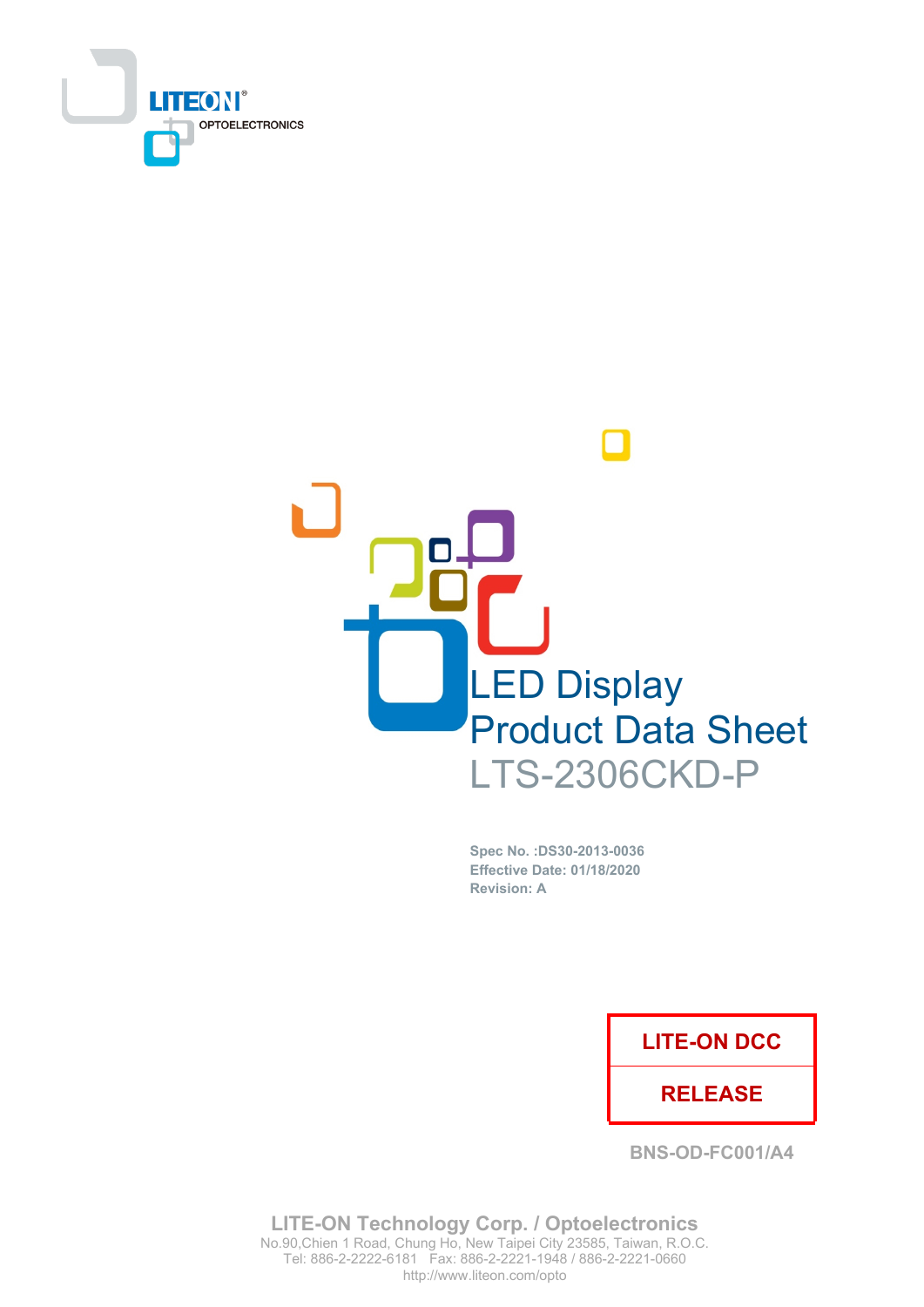

## **LED DISPLAY LTS-2306CKD-P**

# **LED DISPLAY**

# **LTS-2306CKD-P**

| <b>Rev</b> | <b>Description</b>                           | <b>By</b> | <b>Date</b> |
|------------|----------------------------------------------|-----------|-------------|
| 01         | Preliminary Spec.                            | Reo Lin   | 02/19/2013  |
| 02         | Revised error for P/N in page 1              | Reo Lin   | 03/08/2013  |
|            |                                              |           |             |
|            |                                              |           |             |
|            |                                              |           |             |
|            |                                              |           |             |
|            |                                              |           |             |
|            | Above data for PD and Customer tracking only |           |             |
|            | NPPR Received and Upload on System           | Reo Lin   | 07/20/2013  |
| A          | Update Packing spec. in page 9               | Reo Lin   | 01/10/2020  |
|            |                                              |           |             |
|            |                                              |           |             |

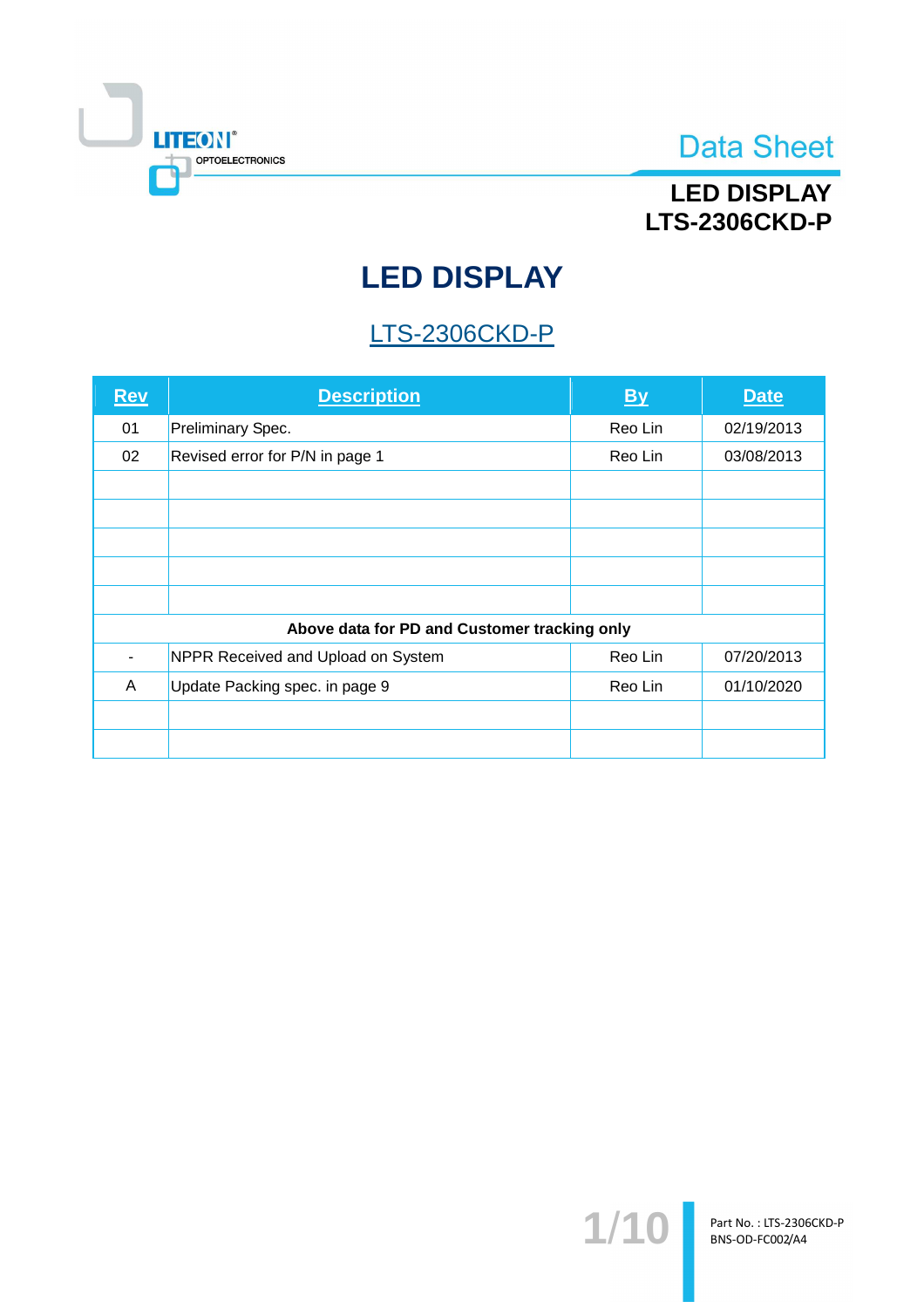

## **LED DISPLAY LTS-2306CKD-P**

### 1. Description

The LTS-2306CKD-P is a 0.28 inch (7.0 mm) digit height single digit SMD display. This device uses AS-AllnGap Hyper Red LED chips (AllnGap epi on GaAs substrate). The display has gray face and white segments.

### 1.1 Features

- 0.28 inch (7.0 mm) DIGIT HEIGHT
- CONTINUOUS UNIFORM SEGMENTS
- LOW POWER REQUIREMENT
- EXCELLENT CHARACTERS APPEARANCE
- HIGH BRIGHTNESS & HIGH CONTRAST
- WIDE VIEWING ANGLE
- SOLID STATE RELIABILITY
- CATEGORIZED FOR LUMINOUS INTENSITY.
- LEAD-FREE PACKAGE(ACCORDING TO ROHS)

### 1.2 Device

| <b>Part No</b>    | <b>Description</b> |
|-------------------|--------------------|
| AllnGaP Hyper Red | Common Cathode     |
| LTS-2306CKD-P     |                    |

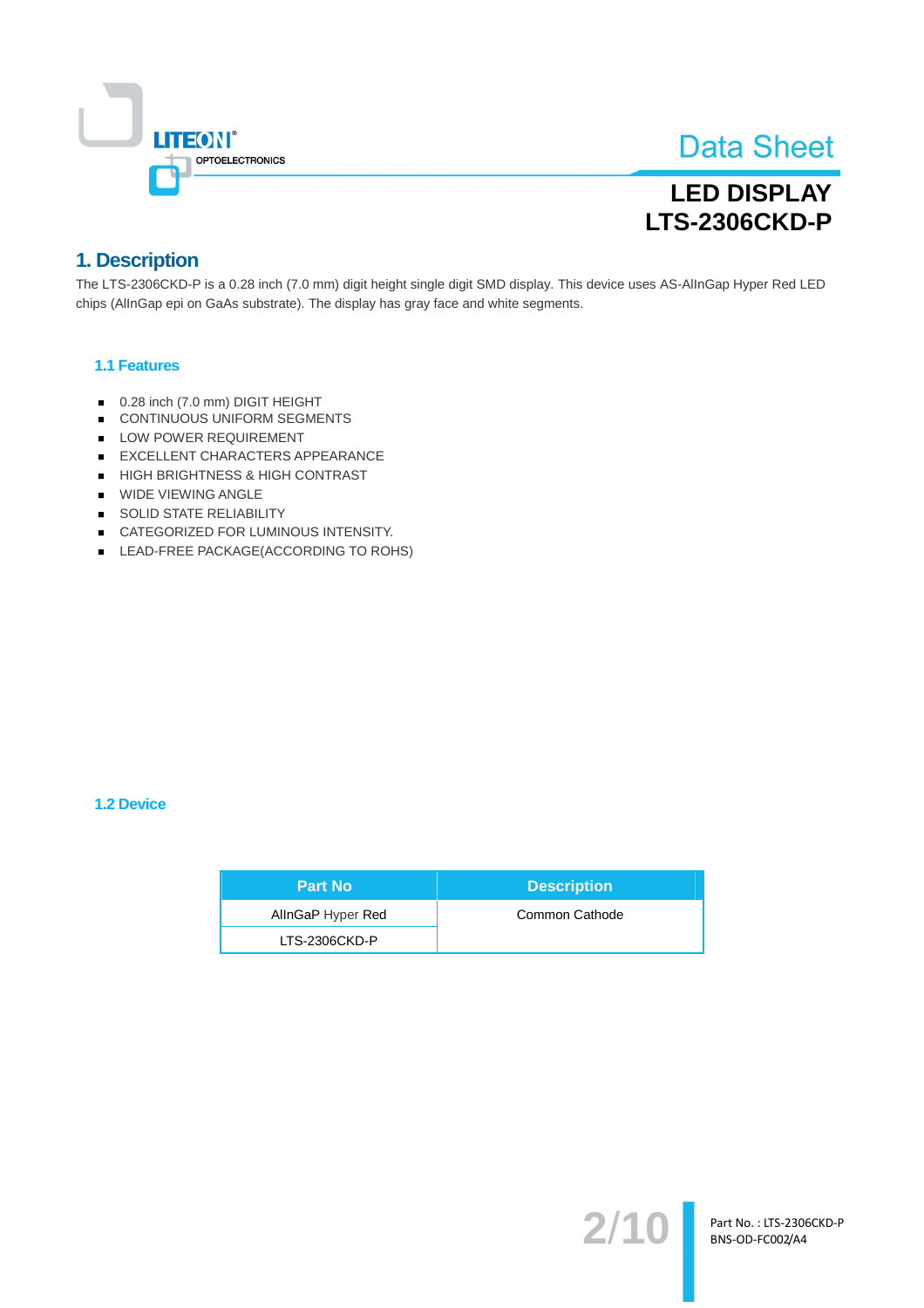

## **LED DISPLAY LTS-2306CKD-P**

### **2. Package Dimensions**



### Notes:

- 1. All dimensions are in millimeters. Tolerances are ±0.25 mm (0.01") unless otherwise noted
- 2. Foreign material on segment  $\leq 10$ mil
- 3. Ink contamination (surface)  $\leq$  20mils
- 4. Bubble in segment ≤10mil
- 5. Bending  $\leq 1\%$  of reflector length
- 6. Plastic pin's burr max is 0.1 mm

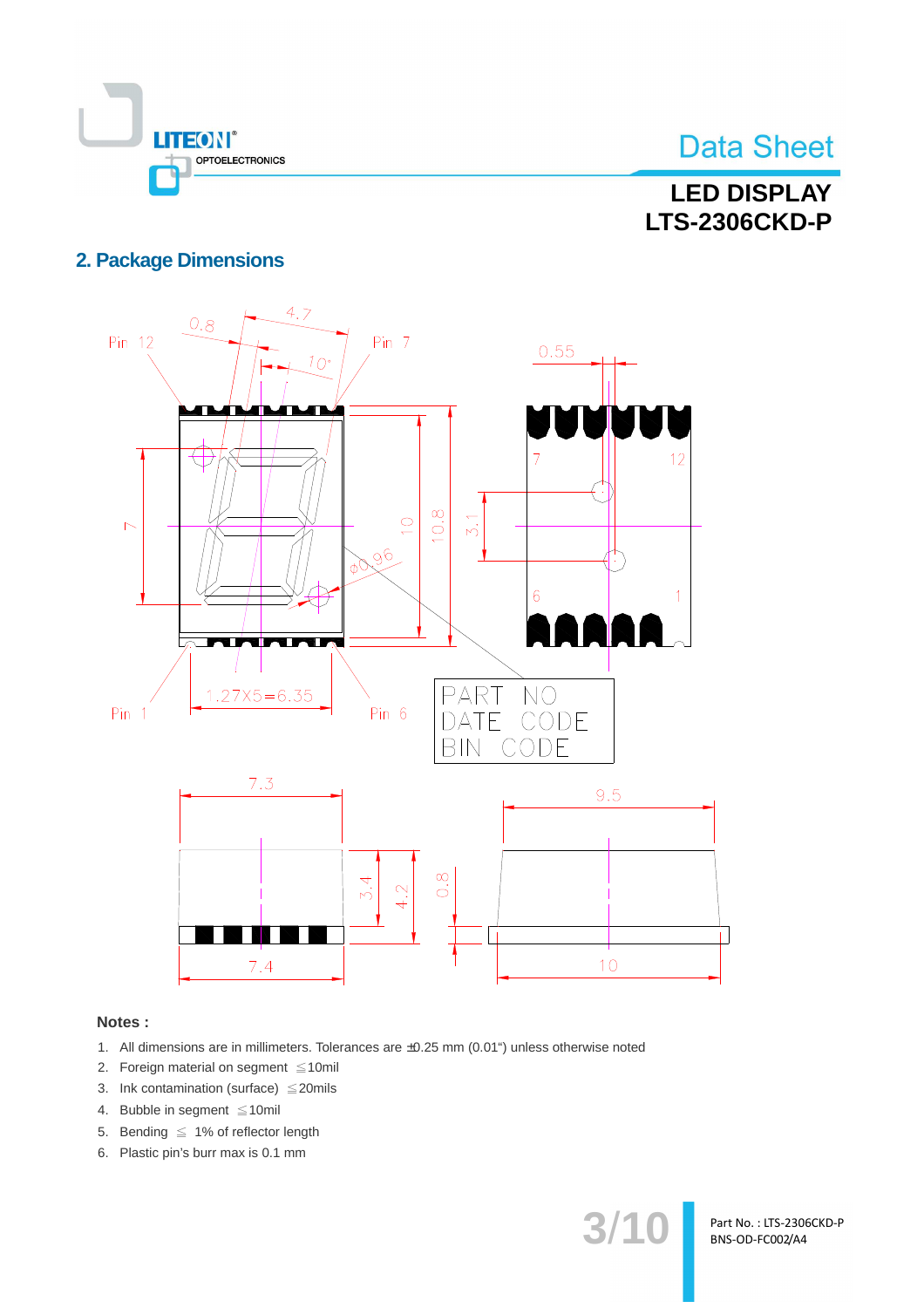

**LED DISPLAY LTS-2306CKD-P** 

## 3. Internal Circuit Diagram



## **4. Pin Connection**

| <b>No</b>         | <b>Connection</b>     |
|-------------------|-----------------------|
| 1                 | NO CONNECTION         |
| 2                 | ANODE D               |
| 3                 | ANODE E               |
| $\overline{4}$    | <b>COMMON CATHODE</b> |
| 5                 | ANODE C               |
| 6                 | ANODE DP              |
| $\overline{7}$    | ANODE B               |
| 8                 | ANODE A               |
| 9                 | <b>COMMON CATHODE</b> |
| 10                | ANODE F               |
| 11                | NO CONNECTION         |
| $12 \overline{ }$ | ANODE G               |

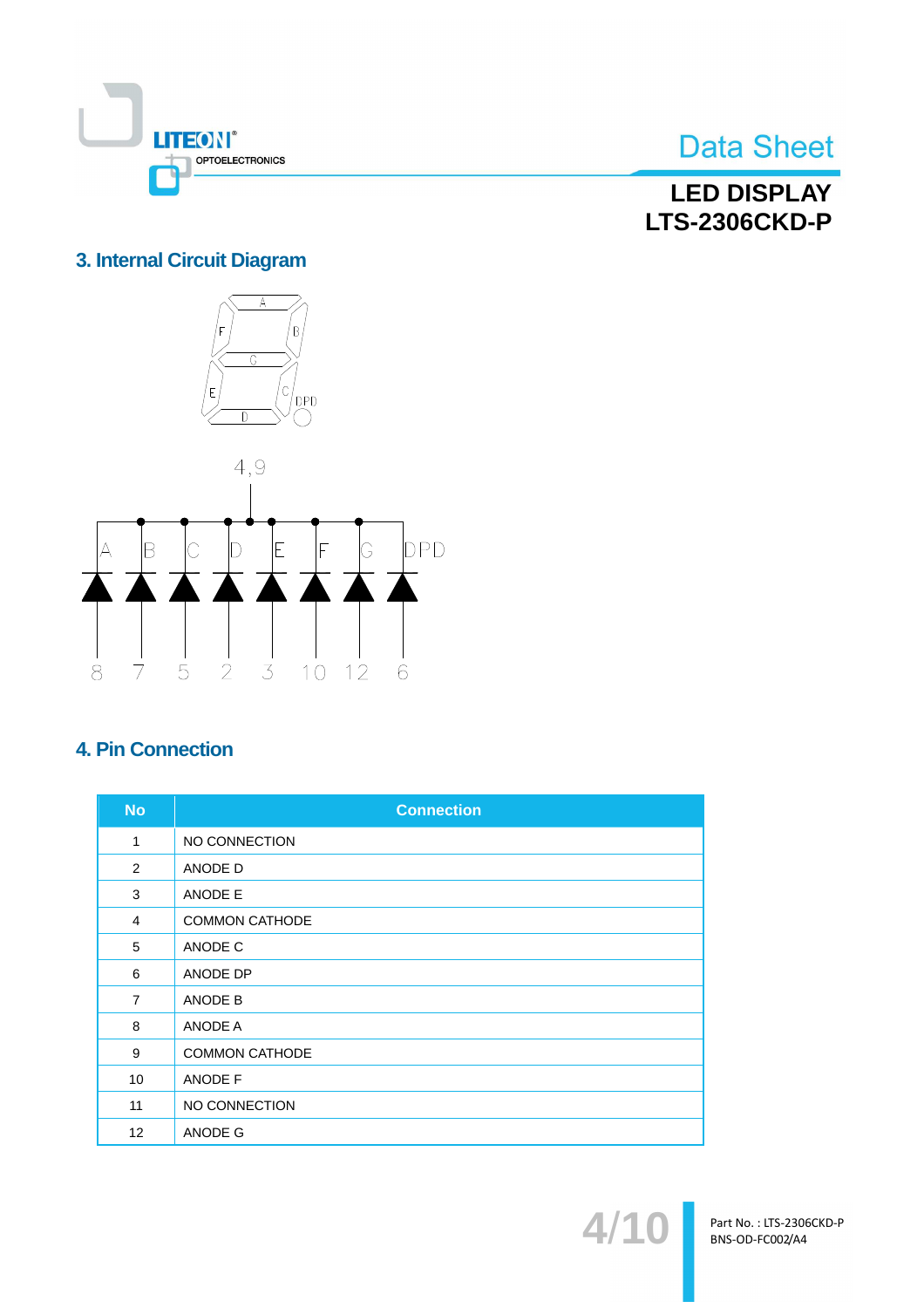

## **LED DISPLAY LTS-2306CKD-P**

### **5. Rating and Characteristics**

### 5.1. Absolute Maximum Rating at Ta=25°C

| <b>Parameter</b>                                                         | <b>Maximum Rating</b> | <b>Unit</b> |  |
|--------------------------------------------------------------------------|-----------------------|-------------|--|
| Power Dissipation Per Segment                                            | 70                    | mW          |  |
| Peak Forward Current Per Segment<br>(1/10 Duty Cycle, 0.1ms Pulse Width) | 90                    | mA          |  |
| <b>Continuous Forward Current Per Segment</b>                            | 25                    | mA          |  |
| Derating Linear From 25°C Per Segment                                    | 0.28                  | mA/C        |  |
| Operating Temperature Range                                              | $-35C$ to $+105C$     |             |  |
| Storage Temperature Range                                                | $-35C$ to $+105C$     |             |  |
|                                                                          |                       |             |  |

Iron Soldering Conditions: 1/16 inch Below Seating Plane for 3 Seconds at 260°C

### 5.2. Electrical / Optical Characteristics at Ta=25°C

| <b>Parameter</b>                                          | <b>Symbol</b>    | MIN. | TYP. | MAX. | <b>Unit</b> | <b>Test Condition</b> |
|-----------------------------------------------------------|------------------|------|------|------|-------------|-----------------------|
|                                                           | IV               | 201  | 650  |      | μcd         | $IF = 1mA$            |
| Average Luminous Intensity Per Segment                    |                  |      | 8250 |      | μcd         | $IF = 10mA$           |
| Peak Emission Wavelength                                  | $\lambda$ p      |      | 650  |      | nm          | $IF = 20mA$           |
| Spectral Line Half-Width                                  | $\Delta \lambda$ |      | 20   |      | nm          | $IF = 20mA$           |
| Dominant Wavelength                                       | $\lambda$ d      |      | 639  |      | nm          | $IF = 20mA$           |
| Forward Voltage Per Chip                                  | <b>VF</b>        |      | 2.05 | 2.6  | $\vee$      | $IF = 20mA$           |
| Reverse Current Per Segment <sup>(2)</sup>                | IR.              |      |      | 100  | μA          | $VR=5V$               |
| Luminous Intensity Matching Ratio<br>(Similar Light Area) | $IV-m$           |      |      | 2:1  |             | $IF = 1mA$            |

#### Notes:

1. Luminous intensity is measured with a light sensor and filter combination that approximates the CIE (Commission International De L'Eclariage) eye-response curve

 $5/$ 

- 2. Reverse voltage is only for IR test. It cannot continue to operate at this situation
- 3. Cross talk specification  $\leq 2.5\%$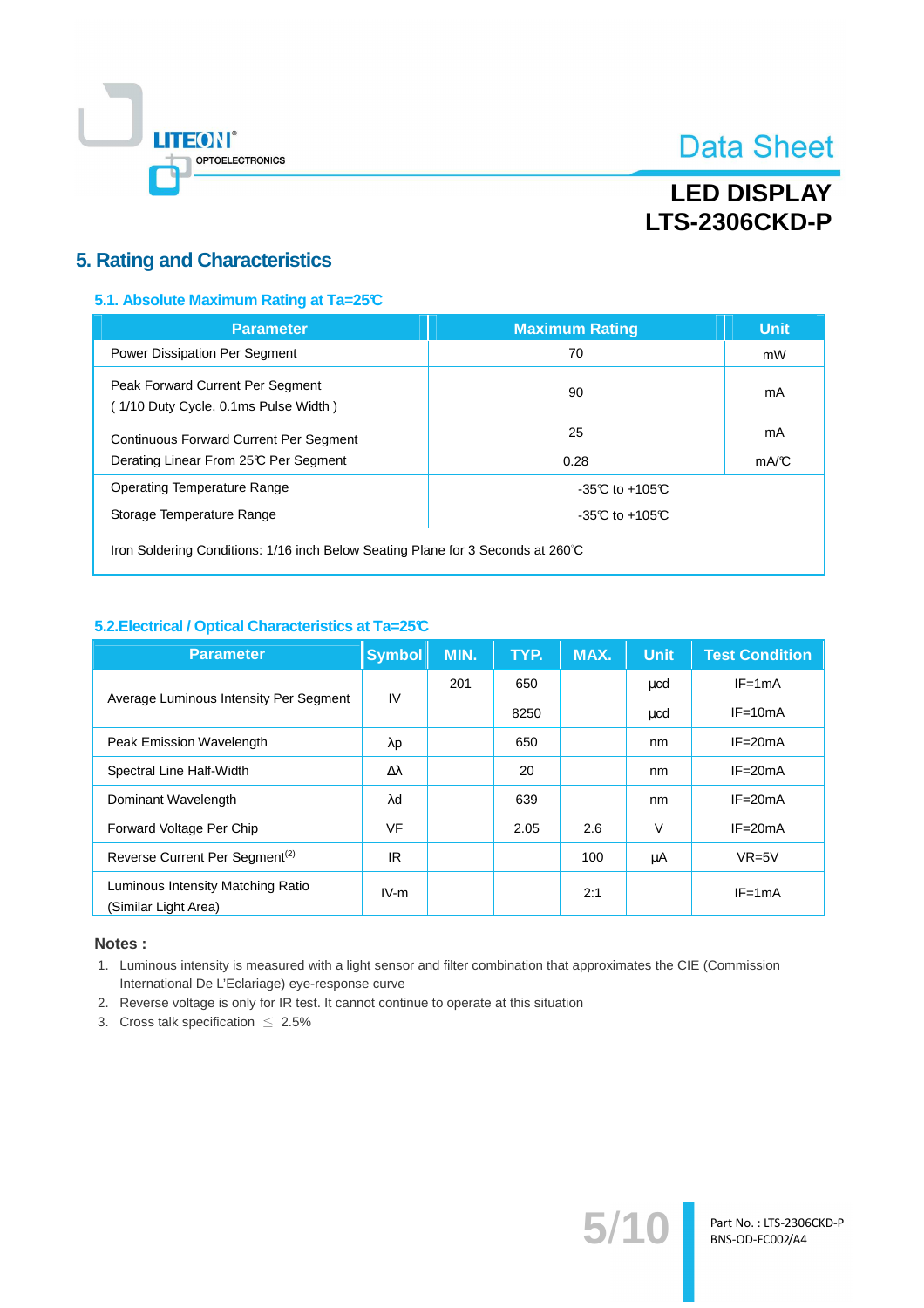**TEON®** OPTOELECTRONICS

# **Data Sheet**

## **LED DISPLAY LTS-2306CKD-P**

### 5.3. Typical Electrical / Optical Characteristics Curves



NOTE : KD=AlInGaP HYPER RED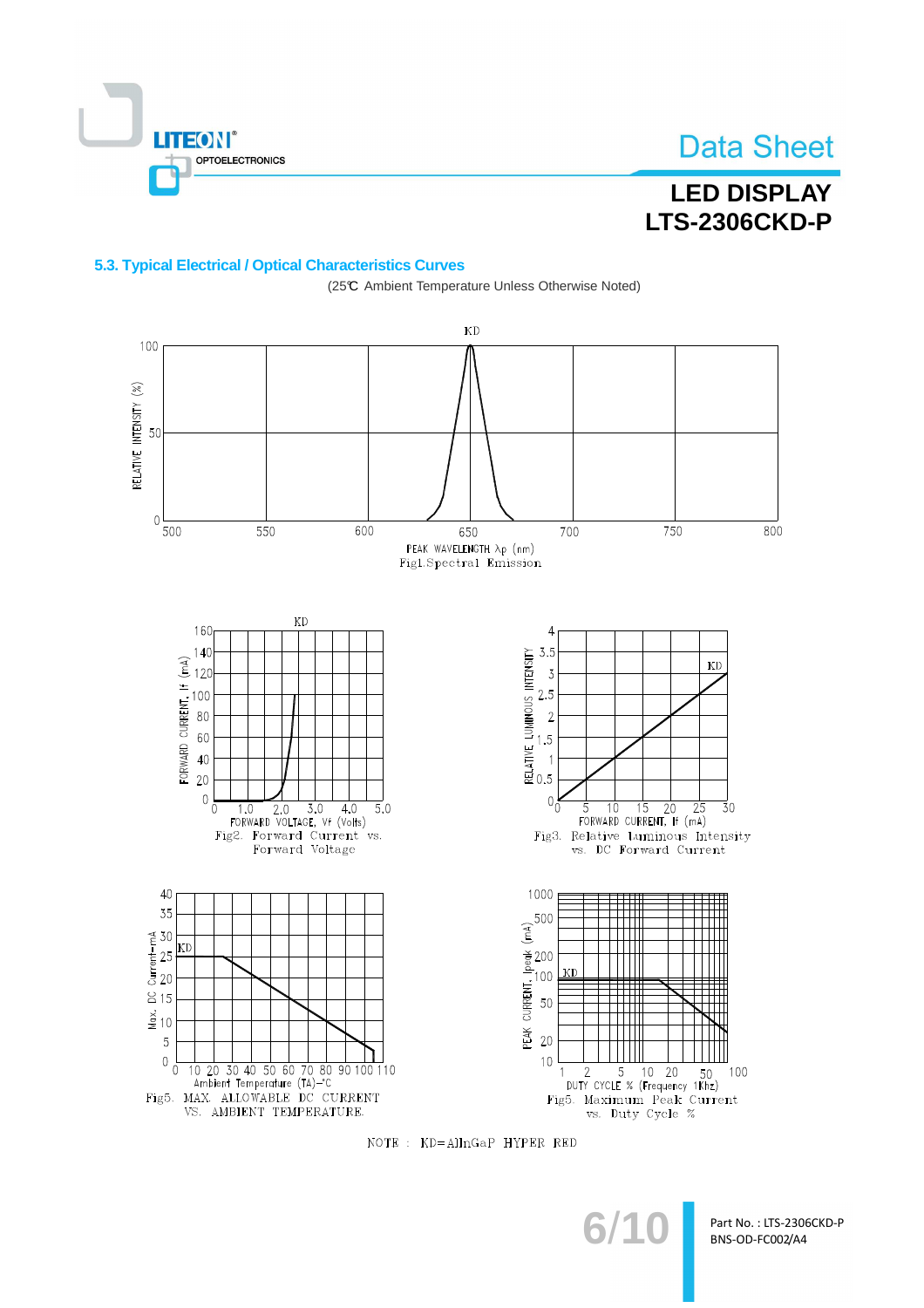

# **LED DISPLAY LTS-2306CKD-P**

### **6. SMT SOLDERING INSTRUCTION**

(Number of reflow process shall be less than 2 times, and cooling process to normal temperature is required between the first and the second soldering process)



#### Notes:

1. Recommended soldering condition

| Reflow Soldering (Two times only) |                        | Soldering Iron (One time only) |                      |  |
|-----------------------------------|------------------------|--------------------------------|----------------------|--|
| Pre-heat:                         | $120 - 150^{\circ}$ C. | Temperature                    | $300^{\circ}$ C Max. |  |
| Pre-heat time:                    | 120sec. Max.           | Soldering time                 | 3sec. Max.           |  |
| Peak temperature:                 | 260℃ Max.              |                                |                      |  |
| Soldering time:                   | 5sec. Max.             |                                |                      |  |

2. Number of reflow process shall be less than 2 times, and cooling process to normal temperature is required between the first and the second soldering process.

 $7'$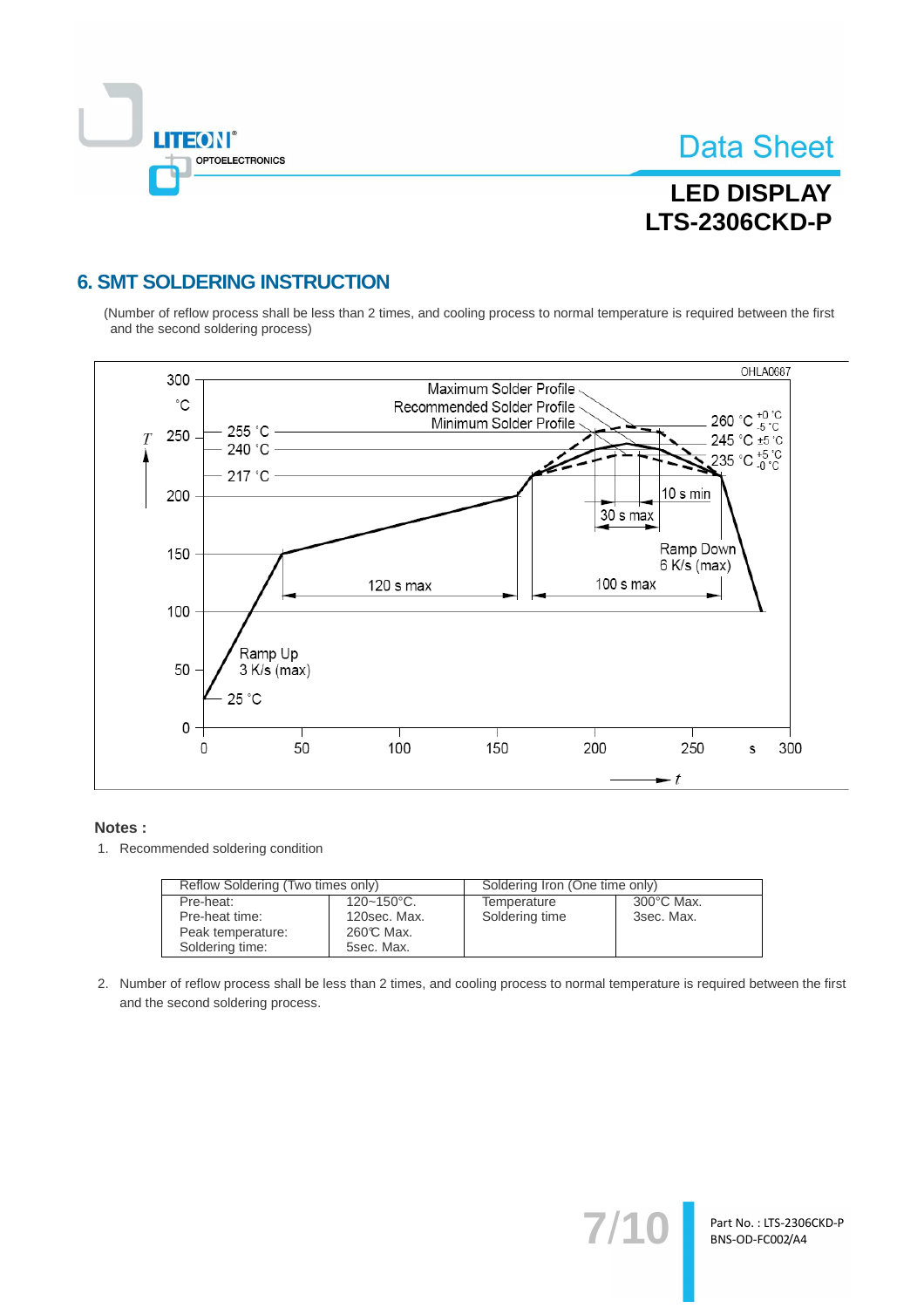

## **LED DISPLAY LTS-2306CKD-P**

### 7. Recommended Soldering Pattern



## **8. Packing Specification**

**8.1. Packing Reel Dimensions** 



 $8/1$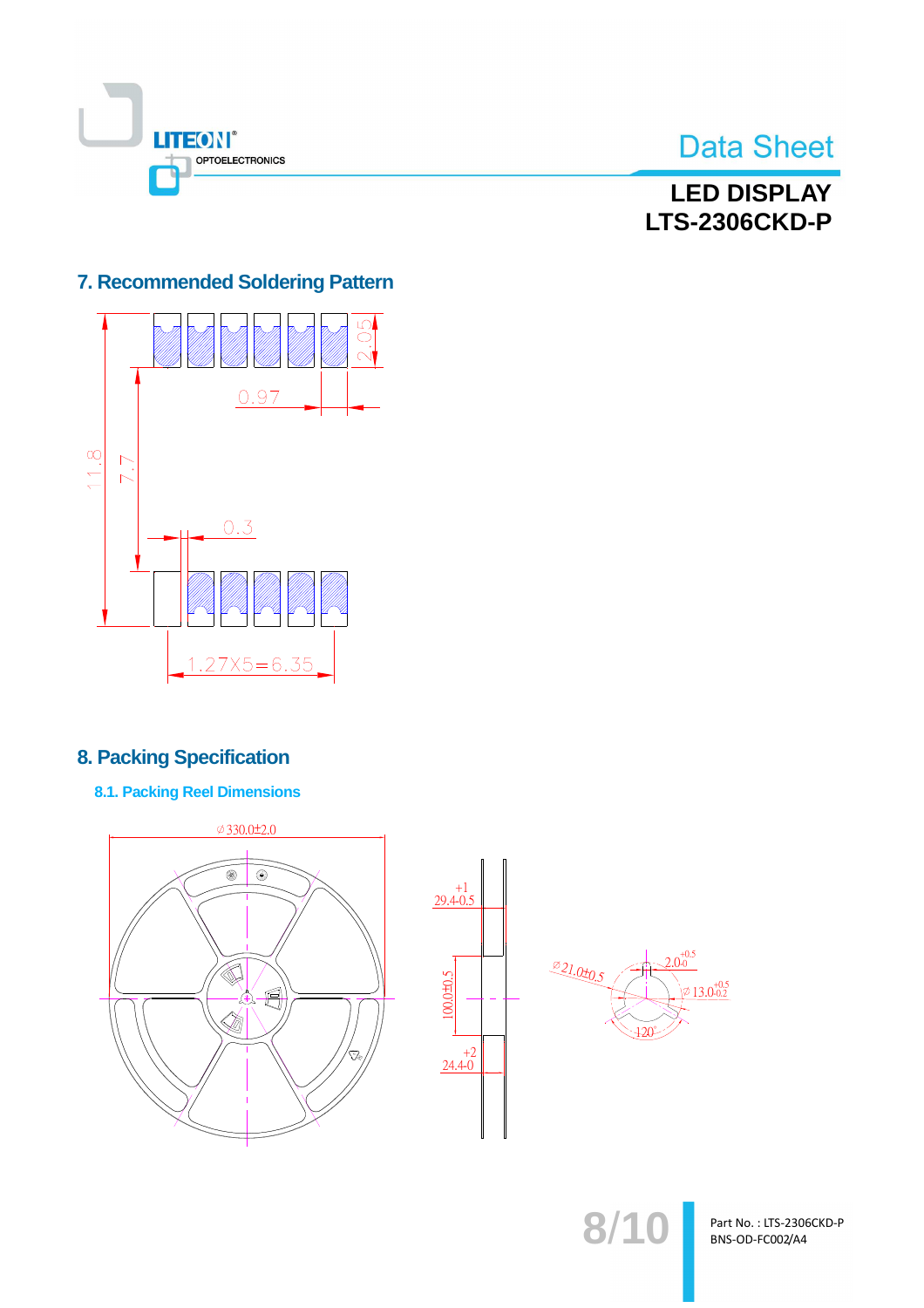

# **LED DISPLAY LTS-2306CKD-P**

### **8.2. Packing Carrier Dimensions**



- 1. 10 sprocket hole pitch cumulative tolerance  $\pm 0.20$ .
- 2. Carrier camber is within 1 mm in 250 mm.
- 3. Material : Black Conductive Polystyrene Alloy.
- 4. All dimensions meet EIA-481 requirements.
- 5. Thickness: 0.40±0.05mm.
- 
- 6. Packing length per 22" reel : 38.5 Meters.<br>7. Component load per 13" reel : 1000 pcs.
- 8. Minimum packing quantity is 250 pcs for remainders

### 8.3. Trailer part / Leader part

 $(40mm MIN.)$ 

 $(400mm MIN.)$ 



 $(40mm MIN.)$ 

DIRECTION OF PULLING OUT